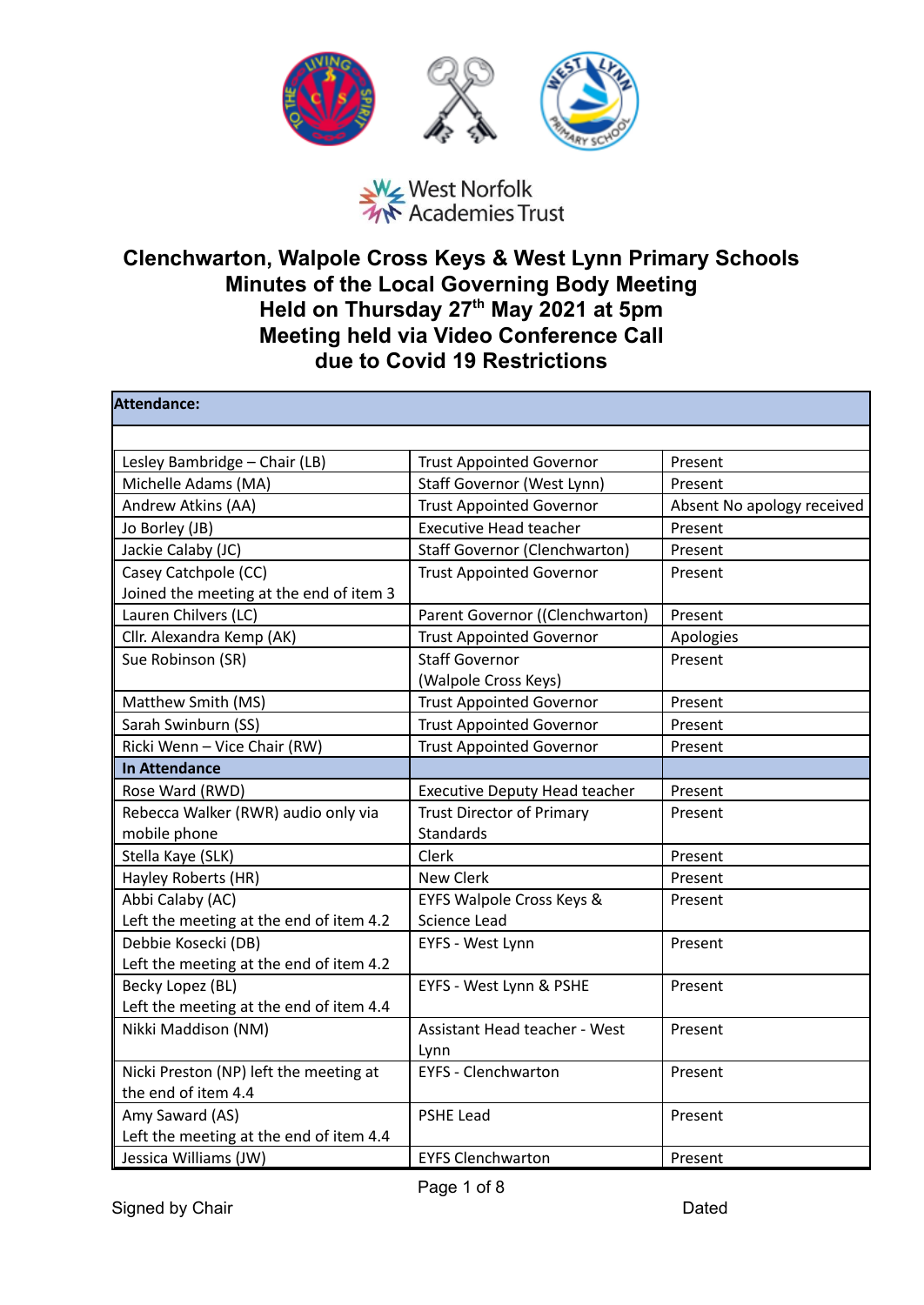|                                | Left the meeting at the end if item 4.2                                                                                                                                  |
|--------------------------------|--------------------------------------------------------------------------------------------------------------------------------------------------------------------------|
|                                |                                                                                                                                                                          |
|                                | LB welcomed everyone to the meeting, especially all the Subject Leaders.                                                                                                 |
|                                | This meeting was not recorded.                                                                                                                                           |
|                                | Governors were reminded about meeting protocol and confidentiality by the Clerk                                                                                          |
| $\mathbf{1}$                   | <b>Consideration of Apologies</b>                                                                                                                                        |
| 1.1                            | To receive and consider any apologies for absence                                                                                                                        |
|                                | Apology had been received from: Cllr. A. Kemp                                                                                                                            |
|                                | Apology accepted by the LGB.                                                                                                                                             |
| 1.2                            | LGB Meeting 18th March 2021                                                                                                                                              |
|                                | RW had sent an apology for the previous meeting in March, but the message had not been                                                                                   |
|                                | received before the start of the meeting.                                                                                                                                |
| $\overline{2}$                 | <b>Notification of Any Other Urgent Business</b>                                                                                                                         |
|                                | To consider any late items of business, not on the agenda, and decide if they should at the                                                                              |
|                                | meeting                                                                                                                                                                  |
|                                | No urgent items of business were put forward.                                                                                                                            |
| 3                              | <b>Pecuniary and Other Interests</b>                                                                                                                                     |
|                                | Declaration of any new or pecuniary interests with regard to items on the agenda                                                                                         |
|                                | LB confirmed that everyone understood what a pecuniary interest was.                                                                                                     |
|                                | No new declarations, or declarations of pecuniary interest in any items on the agenda were                                                                               |
|                                | received.                                                                                                                                                                |
|                                | CC joined the meeting at this point.                                                                                                                                     |
| $\overline{\mathbf{4}}$<br>4.1 | To Receive Reports from Subject Leaders                                                                                                                                  |
|                                | <b>EYFS</b>                                                                                                                                                              |
|                                | EYFS Report to Governors and Power Point presentation on EYFS 2021 Changes to Provision and<br>Teaching had been issued to all governors prior to the meeting.           |
|                                |                                                                                                                                                                          |
|                                | EYFS Power Point presentation was screen shared during this agenda item.<br>DB talked through the power point presentation, highlighting the changes and challenges, and |
|                                | providing examples of ideas as to how these would be addressed in the classroom for different                                                                            |
|                                | subjects. These ideas were already being incorporated into the teaching planning.                                                                                        |
|                                | Part way through the presentation DB lost connection and JW took over until DB was able to                                                                               |
|                                | return.                                                                                                                                                                  |
|                                | Governors then raised the following questions.                                                                                                                           |
|                                | RW asked, from a teacher's point of view, would the changes mean more workload but with less                                                                             |
|                                | assessment.                                                                                                                                                              |
|                                | JW explained teachers would not be expected to provide as much evidence as before which in                                                                               |
|                                | theory would provide more time to engage with the children. In terms of assessment, it should be                                                                         |
|                                | easier.                                                                                                                                                                  |
|                                | RW then asked of children would enjoy following the new curriculum more than before.                                                                                     |
|                                | DB replied yes, with the extra creativity and the ability to talk to teachers and explain what they                                                                      |
|                                | were learning.                                                                                                                                                           |
|                                | There would be more opportunities to engage with the children with the new curriculum.                                                                                   |
|                                | RW queried if pupils would be ahead at the end of EYFS more than the previous year group.                                                                                |
|                                | DB replied yes, pupils' literacy and understanding would be greater, which would carry them                                                                              |
|                                | through the rest of school in good stead.                                                                                                                                |
|                                | LB queried members of the Police coming in as part of the curriculum to talk to pupils who were                                                                          |
|                                | that young. Police would normally come in and speak to older pupils.                                                                                                     |
|                                | JW advised the schools would look to put together a group of people for that part of the                                                                                 |
|                                | curriculum who were able to talk to that age group, and then use them across all three schools.                                                                          |
|                                |                                                                                                                                                                          |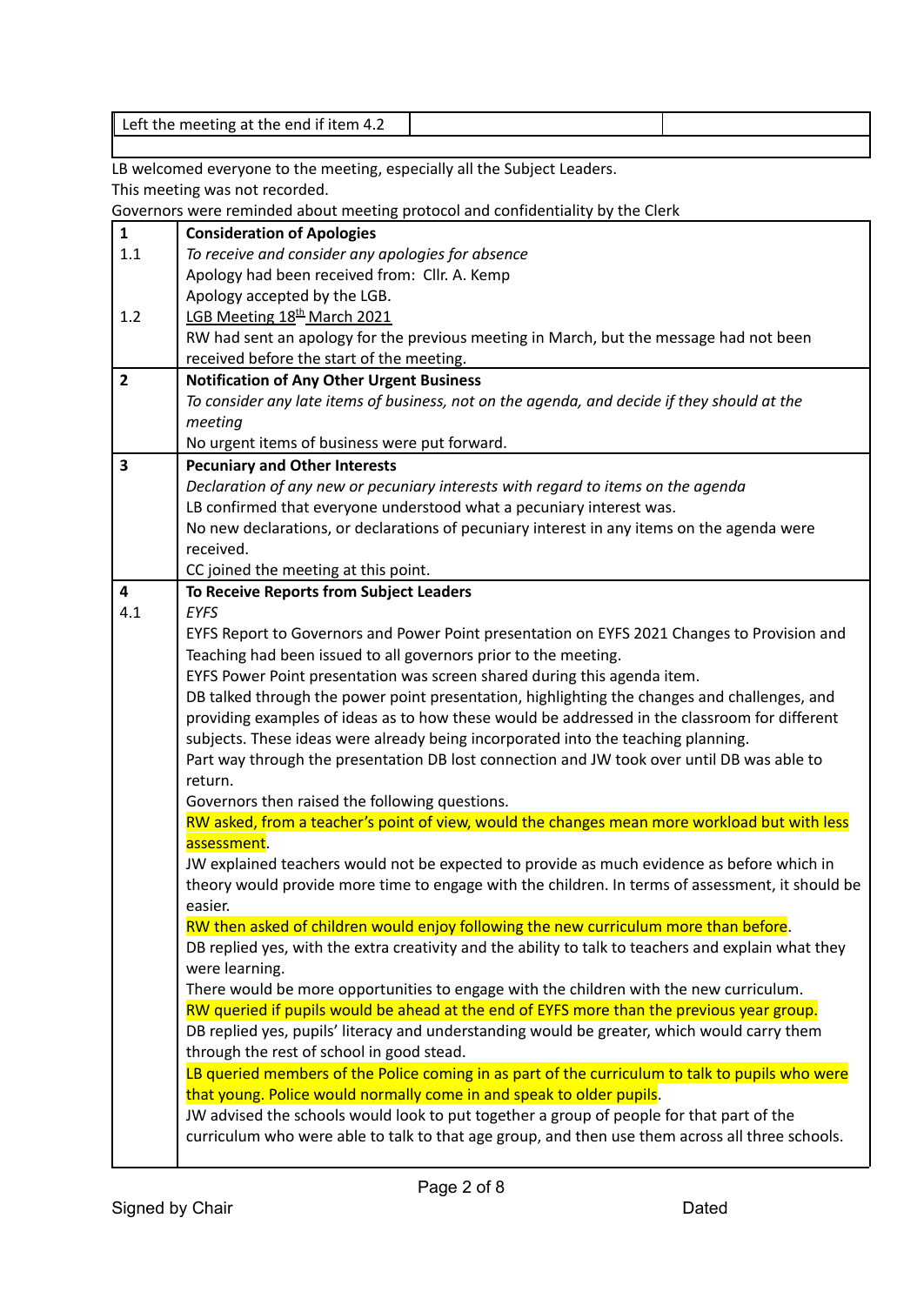|     | LB asked if any extra resources or materials would be needed. JW explained how some resources       |
|-----|-----------------------------------------------------------------------------------------------------|
|     | had been sourced from parents. There might be some certain items that would need to be              |
|     | purchased to ensure the schools were well stocked, but there was nothing at the moment.             |
|     | With reference to one of the creative ideas put forward, LB asked if the clay would need firing. JW |
|     | advised no, the pottery would just be air dried.                                                    |
|     | LB and RW concluded the new EYFS curriculum sounded very exciting and positive and they were        |
|     | looking forward to be able to come into school and see it in action.                                |
| 4.2 |                                                                                                     |
|     | <b>Science</b>                                                                                      |
|     | Science Reports for Clenchwarton and Walpole Cross Keys had been issued to all governors prior      |
|     | to the meeting.                                                                                     |
|     | AC screen shared and talked through the WNAT Science Curriculum Map.                                |
|     | AC explained how Walpole Cross Keys would be slightly different due to the mixed age class          |
|     | groups.                                                                                             |
|     | Ac reported on the lovely progress that had been seen in the Class 2 and Class 3 books during her   |
|     | Science monitoring at Walpole Cross Keys.                                                           |
|     | Enrichment activities for this year included taking part in the RSPB Bird Watch and Science Week,   |
|     | which had gone ahead despite lockdown.                                                              |
|     | Overall, the schools were quite well resourced for Science.                                         |
|     | Science Leaders were already looking forward to next term for any resources that may need to be     |
|     | ordered.                                                                                            |
|     | No questions were raised.                                                                           |
|     | DB, AC & JW left the meeting at this point.                                                         |
| 4.3 |                                                                                                     |
|     | PSHE (Personal, Social, Health and Economic Education)                                              |
|     | PSHE Reports to Governors for all three schools had been issued to governors prior to the           |
|     | meeting.                                                                                            |
|     | AS and BL provided governors with an overview of PSHE, how this covered in class, and what the      |
|     | schools had undertaken for pupils and families during lockdown, when PSHE had been so               |
|     | important.                                                                                          |
|     | LB queried when staff had been contacting families by telephone during lockdown had this been       |
|     | in school time or after school.                                                                     |
|     | BL explained how this had been a mixture of both, how it had differed and been adapted              |
|     | between lockdowns and also once pupils began to return to school.                                   |
|     | LB enquired when pupils came back into school had they adapted quickly.                             |
|     | BL replied yes pupils definitely had adapted quickly. Overall, pupils were happy to be back in      |
|     | school and see their friends. A few took a little bit longer to settle back into school routines.   |
|     | A key part of each PSHE lesson was the mindfulness element and when undertaking monitoring          |
|     | pupils had spoken about this element. Pupils loved the PSHE lessons.                                |
| 4.4 | LB thanked all the Subject Leaders for attending the meeting and speaking to governors so           |
|     | enthusiastically about their plans and what was happening in school.                                |
|     | LB found governors always learnt a lot when teachers took part in meetings and LB hoped this        |
|     | would continue to be part of the LGB meetings.                                                      |
|     | BL, NP, AS and JW left the meeting at this point.                                                   |
| 5   | <b>Membership of the Local Governing Body</b>                                                       |
|     | To review and record appointments. resignations, vacancies and end of term of office                |
| 5.1 | Parent Governor - Walpole Cross Keys                                                                |
|     | J. Price had resigned as the Parent Governor for Walpole Cross Keys due to work commitments.        |
|     | Vacancy had been advertised with closing date of 11 <sup>th</sup> June 2021.                        |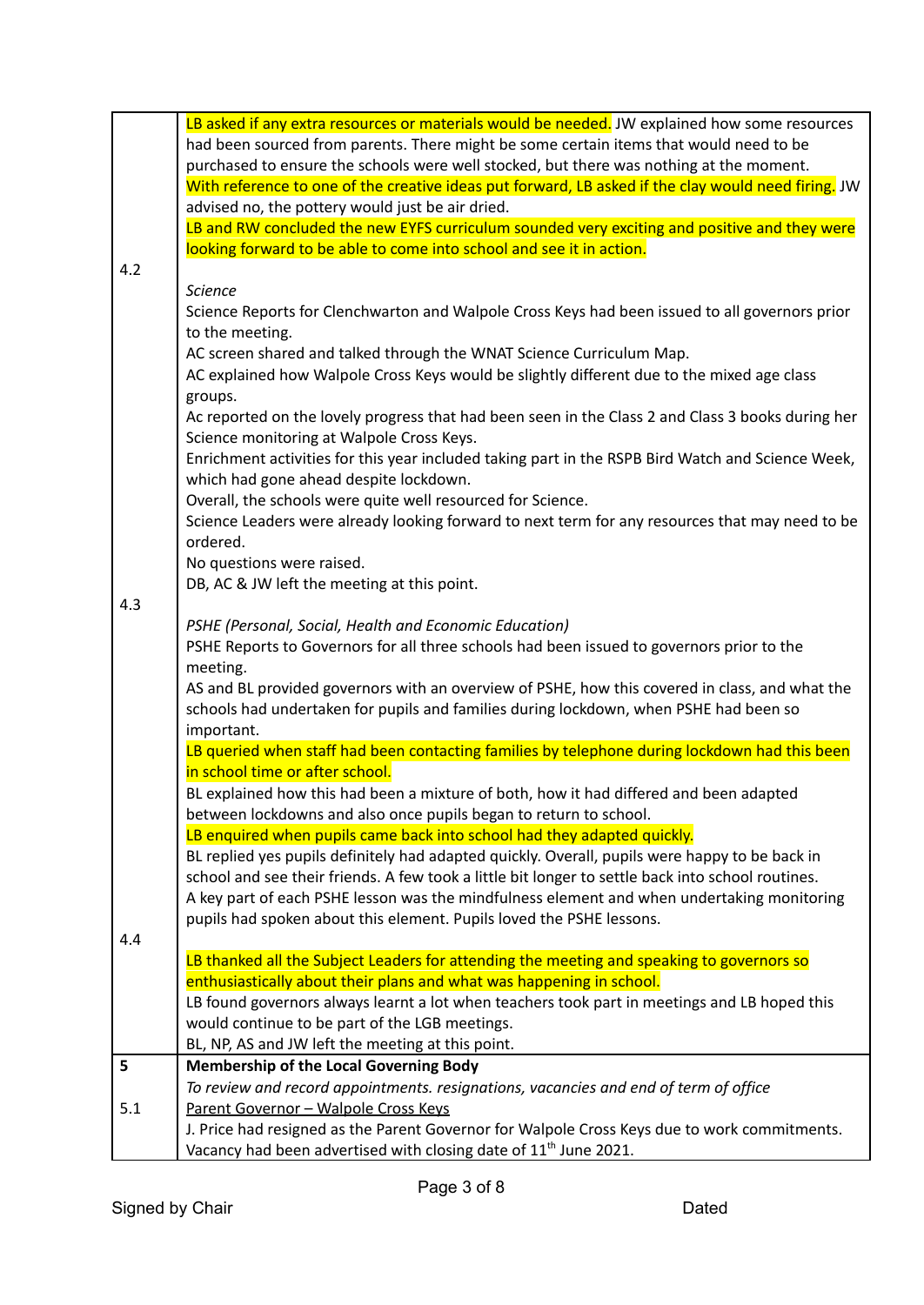|     | No interest had been shown to date.                                                                                                                          |
|-----|--------------------------------------------------------------------------------------------------------------------------------------------------------------|
|     | ACTION: Parent Governor election to be completed at Walpole Cross Keys - JB                                                                                  |
| 5.2 | Parent Governor for West Lynn                                                                                                                                |
|     | There had been no response to the Parent Governor election at West Lynn.                                                                                     |
|     | Election to be held again.                                                                                                                                   |
|     | ACTION: Parent Governor election to be held again at West Lynn - JB                                                                                          |
| 6   | <b>Minutes of the Previous Meeting</b>                                                                                                                       |
| 6.1 | To approve the minutes of the LGB meeting held on 18 <sup>th</sup> March 2021                                                                                |
|     | Minutes of the LGB meeting held on 18 <sup>th</sup> March 2021 were agreed and approved as a true record                                                     |
|     | by the LGB.                                                                                                                                                  |
|     |                                                                                                                                                              |
| 6.2 | To approve the minutes of the Policy Review meeting held on 22 <sup>nd</sup> April 2021                                                                      |
|     | Minutes of the Policy Review meeting held on 22 <sup>nd</sup> April 2021 were agreed and approved as a                                                       |
|     | true record by the LGB.                                                                                                                                      |
|     | Copy of agreed minutes to be sent through to JB at Clenchwarton and arrangements then made                                                                   |
|     | for them to be printed and signed by LB - Clerk JB & LB                                                                                                      |
|     |                                                                                                                                                              |
| 6.3 | <b>Matters Arising from the Minutes</b>                                                                                                                      |
|     | No items were raised.                                                                                                                                        |
| 6.4 |                                                                                                                                                              |
|     | Review of the AMR (Action Monitoring Record) for March 2021<br>Copy of the AMR from the March 2021 LGB meeting had been issued to all governors prior to the |
|     | meeting.                                                                                                                                                     |
|     | All actions had either been completed, or would be covered under items on the agenda.                                                                        |
| 7.  | <b>Head teacher's Verbal Update</b>                                                                                                                          |
| 7.1 | Safeguarding - Termly Report form DSL                                                                                                                        |
|     | Copy of the Spring Term Safeguarding Report from the DSL had been issued to all governors prior                                                              |
|     | to the meeting.                                                                                                                                              |
|     | RWD talked through her report including all the safeguarding training undertaken by staff.                                                                   |
|     | RWD also informed governors of the following updates.                                                                                                        |
|     | Meeting was to be held that week to close the Child in Need (CIN) case at Walpole Cross Keys.                                                                |
|     | School would continue to support the family and work with the social worker.                                                                                 |
|     | Two CIN siblings at Clenchwarton had left to attend another school. Case had been closed and                                                                 |
|     | handed over to the new school. Follow up telephone call had been held with the DSL at their new                                                              |
|     | school.                                                                                                                                                      |
|     | Training for the DSL at West Lynn who was on maternity leave had lapsed. Training had now been                                                               |
|     | booked.                                                                                                                                                      |
|     | The schools were looking to train up more DSLs.                                                                                                              |
|     | In her absence A. Kemp had requested the following query be raised. With the increasing number                                                               |
|     | of safeguarding referrals at West Lynn and Clenchwarton was there sufficient follow up and                                                                   |
|     | support for the children from the relevant outside agencies.                                                                                                 |
|     | RWD replied yes there was. One of the reasons for the increasing number of referrals at                                                                      |
|     | Clenchwarton was the large number of pupils for which low level neglect was being seen. At West                                                              |
|     | Lynn a couple of families were having problems. Staff would note and record everything and                                                                   |
|     | sometimes the same incident may be recorded twice.                                                                                                           |
|     | RWD did not have any concerns about support from outside agencies and the schools were                                                                       |
|     | working well with them.                                                                                                                                      |
|     | RWD explained the two new places in Norfolk from which support could be obtained: the Multi                                                                  |
|     | Agency Support Panel and the West Norfolk Help Hub.                                                                                                          |
|     | CC asked when DSLs were dealing with an issue, did they get time away from the classroom.                                                                    |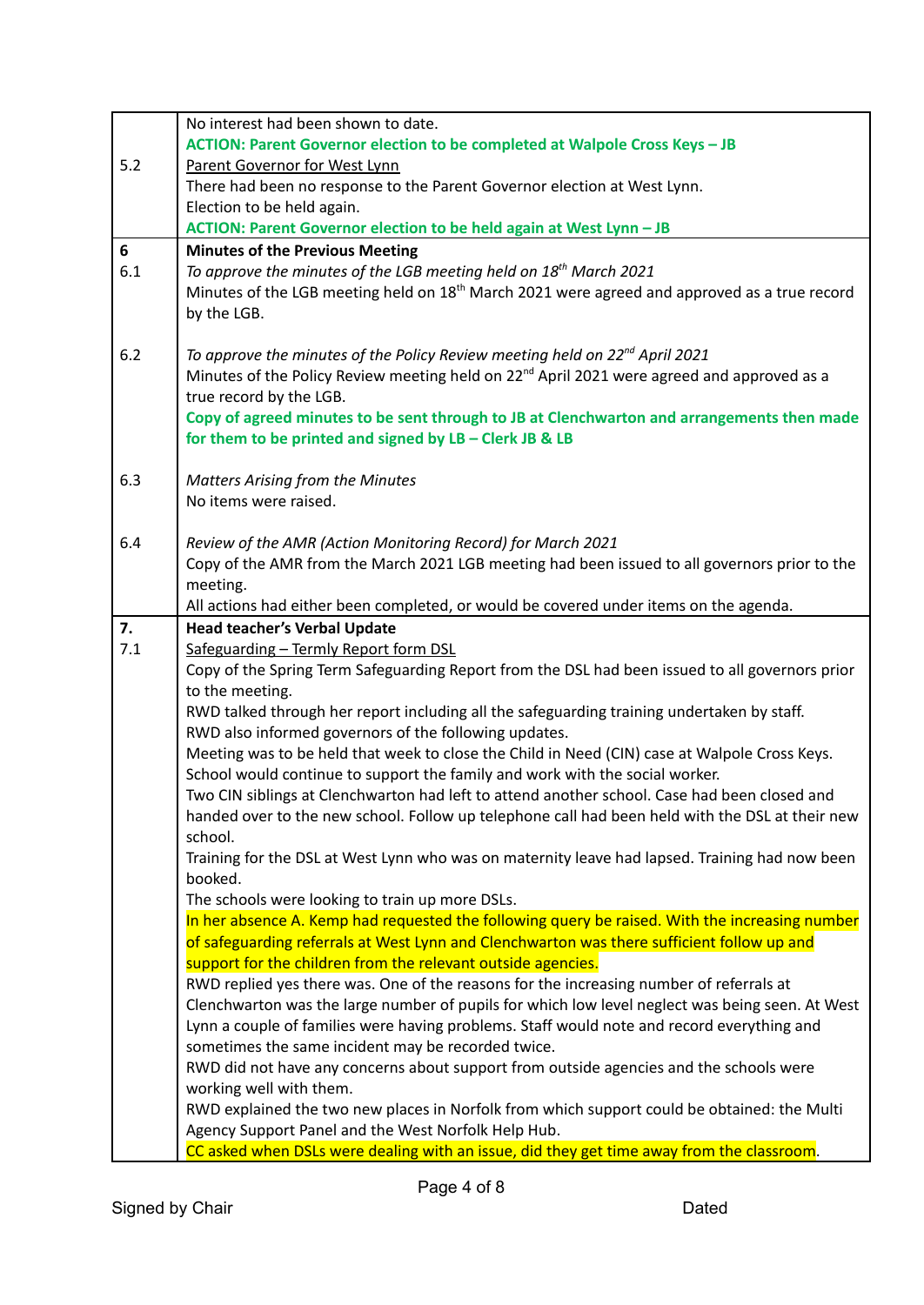|     | RWD explained how this would depend on who was managing the case/incident. RWD then                                                     |
|-----|-----------------------------------------------------------------------------------------------------------------------------------------|
|     | talked through how the current set up in school worked, with RWD not being class based.                                                 |
|     | In response to a comment from RWD about case meetings being held via Zoom being easier to                                               |
|     | manage, CC queried if the online meetings would continue. RWD advised the meetings were set                                             |
|     | up by the social workers with the school being invited to join. As long as the families were able to                                    |
|     | access the technology the online meetings might continue, as more of the agencies were then                                             |
|     | able to attend.                                                                                                                         |
|     | LB questioned if there were any problems with families, in these situations, for which English was                                      |
|     | not their first language. RWD replied there was currently only one family where English was not                                         |
|     | their first language, but their English was good enough, and had not been a barrier to them                                             |
|     | getting support.                                                                                                                        |
|     | LB informed the meeting that she did have access to an organisation which offered support to                                            |
|     | east European and Portuguese families.                                                                                                  |
| 7.2 | Attendance                                                                                                                              |
|     | JB reported the latest Attendance figures were as follows:                                                                              |
|     | Clenchwarton: 97.86%                                                                                                                    |
|     | Walpole Cross Keys: 94.65%                                                                                                              |
|     | West Lynn: 95.86%                                                                                                                       |
|     | There was one child at Walpole Cross Keys on a part time timetable.                                                                     |
|     | At West Lynn one child was a school refuser who would be starting at a new school after half                                            |
|     | term.                                                                                                                                   |
| 7.3 | <b>Health &amp; Safety</b>                                                                                                              |
|     | Separate Health & Safety and Premises Work Report had been issued to all governors prior to the                                         |
|     | meeting.                                                                                                                                |
|     | No questions were raised.                                                                                                               |
| 7.4 | Behaviour                                                                                                                               |
|     | RWD reported the vast majority of behaviour was good.                                                                                   |
|     | Pupils remained in their bubbles with staggered play and lunch times, which had cut down on                                             |
|     | some behaviour issues.                                                                                                                  |
|     | Clenchwarton: No Fixed Term Exclusions (FTE) No Permanent Exclusions (PEX)                                                              |
|     | West Lynn: 4 FTE (3 for one pupil and 1 for another) No PEX.                                                                            |
|     | LB had been informed of the FTEs at the time.                                                                                           |
|     | There were two pupils with specific behaviour issues, which could be violent, and took up a lot of                                      |
|     | staff time and resources. The school was working with outside agencies.                                                                 |
|     | RWD briefly outlined some of the strategies that had been put in place by the school.                                                   |
|     | One pupil would be moving to a specialist school in September, which would better suit their                                            |
|     | needs. The other pupil was due to leave in June following a house move.                                                                 |
|     | Walpole Cross Keys: No FTE and No PEX.                                                                                                  |
|     | A lot of different strategies had been put in place for a pupil who had recently joined the school                                      |
|     | and the pupil was settling in well.                                                                                                     |
| 7.5 | <b>Staff Wellbeing</b>                                                                                                                  |
|     | JB explained how the staff wellbeing trees worked that had been put in place.                                                           |
|     | MA was organising a staff online quiz night to be held during half term.                                                                |
|     | MA and JB informed governors of the Wellbeing Award all three of the schools were working                                               |
|     | towards. This would be a year long process.                                                                                             |
|     | The award looked to improve and streamline mental health for staff and pupils in schools.                                               |
|     | A Mental Health Audit had already been completed at West Lynn as part of the award.                                                     |
|     | MA briefly outlined the different award categories and the criteria.<br>RW congratulated MA and the schools for this fantastic project. |
| 8.  | Review of Covid 19 Catch-Up Funding                                                                                                     |
|     |                                                                                                                                         |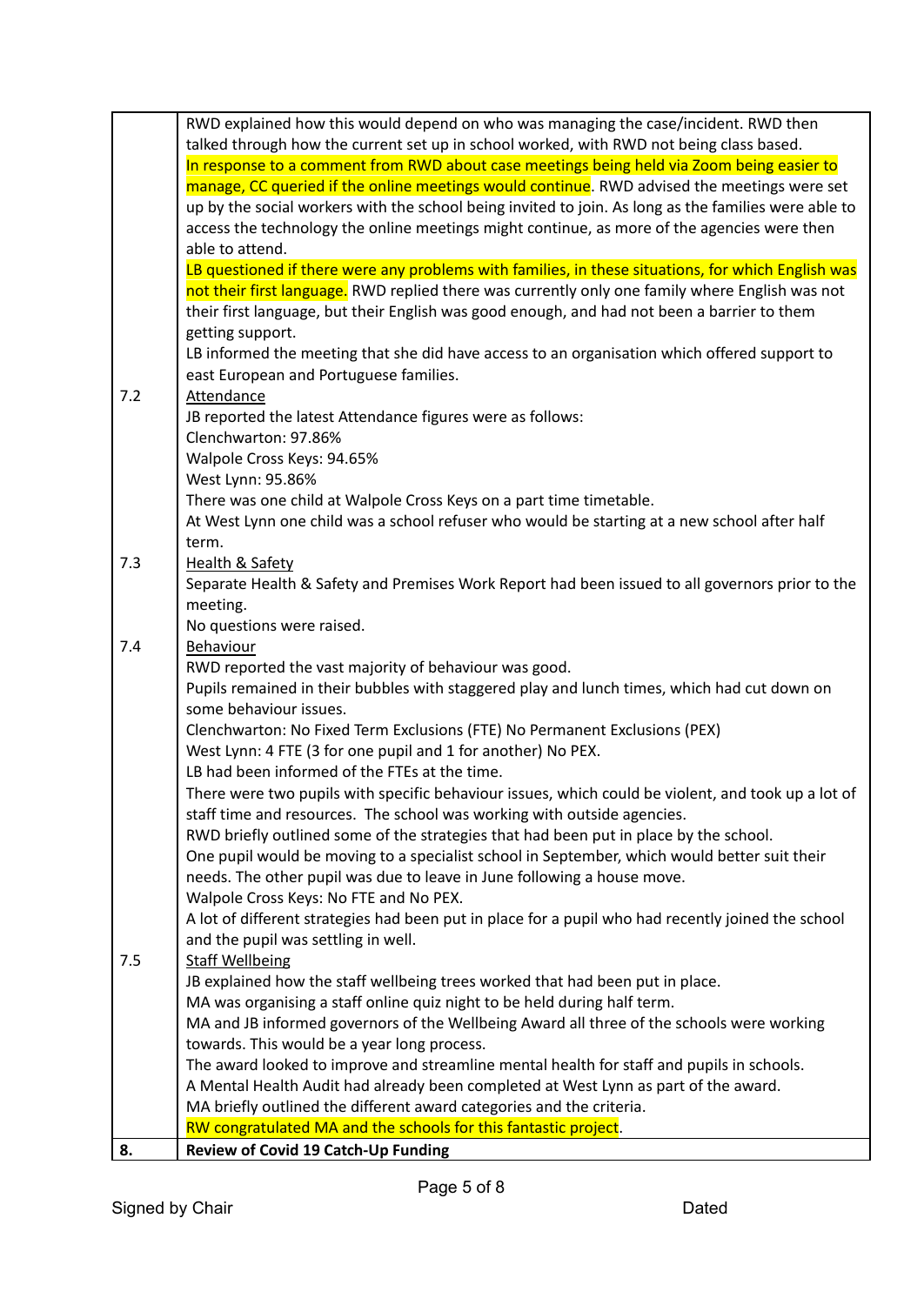|      | To review plans and strategies in place                                                                                                                    |
|------|------------------------------------------------------------------------------------------------------------------------------------------------------------|
|      | Monitoring meeting to discuss Covid 19 catch-Up funding had been held with AK.                                                                             |
|      | Monitoring report had been issued to all governors prior to the meeting. (Item 11.2 also refers)                                                           |
|      | No questions were raised.                                                                                                                                  |
|      | JB informed governors that a Breakfast Club was being stared at West Lynn for Year 5 pupils.                                                               |
|      | The 1 to 1 tutoring was just coming to an end. No further funding would be spent on this as it was                                                         |
|      | felt better to concentrate on before and after school clubs to focus on and close the gaps in                                                              |
|      | learning.                                                                                                                                                  |
| 9.   | <b>Curriculum Review</b>                                                                                                                                   |
|      | JB reported a lot of work was being undertaken on the curriculum ready for September 2021.                                                                 |
|      | Having previously used Purple Mash the schools were now writing their own ICT curriculum                                                                   |
|      | which would link into the Science and Maths curriculums.                                                                                                   |
|      | Staff were working hard on the French curriculum and meetings were being held to re-write the                                                              |
|      | EYFS curriculum.                                                                                                                                           |
|      | After half term a review of the Summer term curriculum would be undertaken ready for next                                                                  |
|      | year.                                                                                                                                                      |
|      | CC queried who was involved in the Curriculum Teams.                                                                                                       |
|      | JB explained the curriculum was written by teachers from across the seven WNAT schools The                                                                 |
|      | curriculum was written by teachers who were specialists in that subject i.e. History or Geography.                                                         |
|      | Year 2 teachers would write plans for that year group etc.                                                                                                 |
|      |                                                                                                                                                            |
|      | All staff had the opportunity to comment on the curriculum<br>In response to a follow up questions JB confirmed the curriculum was written and reviewed by |
|      | school staff.                                                                                                                                              |
|      |                                                                                                                                                            |
|      | JB informed governors of an international award all the Trust primary schools would be taking                                                              |
|      | part in whereby the schools would be working with schools in India.                                                                                        |
|      | Despite the turbulent times in Mumbai with Covid 19, West Lynn had successfully made contact                                                               |
|      | via Zoom.                                                                                                                                                  |
|      | NM explained the idea behind the award, with seventeen sustainable goals for the schools to pick                                                           |
|      | from and focus on.                                                                                                                                         |
|      | JB advised the Curriculum Teams were looking at how to incorporate this into the school                                                                    |
|      | curriculum                                                                                                                                                 |
|      | SR reported Walpole Cross Keys had been linked to a large school with primary and secondary                                                                |
|      | pupils and how the pupils at Walpole had been amazed at that number of children.                                                                           |
|      | The focus for Walpole would be on Phonics.                                                                                                                 |
| 10.  | <b>Behaviour for Learning Review</b>                                                                                                                       |
|      | This subject had already been covered under the Head teacher's Verbal Update (Item 7.4)                                                                    |
|      | JB confirmed behaviour was good at Walpole Cross Keys and West Lynn. There was still some                                                                  |
|      | work to be done in certain areas at Clenchwarton.                                                                                                          |
| 11.  | <b>Governor Monitoring, Development and Training</b>                                                                                                       |
|      | Monitoring Undertaken Since the Previous Meeting                                                                                                           |
|      | Reports for all the monitoring detailed below had been issued to governors prior to the meeting.                                                           |
|      | LB thanked governors for all the monitoring they had carried out so far that term.                                                                         |
| 11.1 | Virtual Learning Walk - West Lynn                                                                                                                          |
|      | Virtual Learning Walk focusing on the working walls had taken place at West Lynn on 14 <sup>th</sup> April                                                 |
|      | 2021. Virtual Learning Walk was attended by LB, MS and LC.                                                                                                 |
| 11.2 | Covid Catch Up                                                                                                                                             |
|      | AK had held a Covid Catch-Up meeting via Zoom with JB on 14 <sup>th</sup> May 2021. (Item 8 also refers)                                                   |
| 11.3 | <b>Pupil Premium</b>                                                                                                                                       |
|      | SS held an online Pupil Premium monitoring meeting with RWD on 20 <sup>th</sup> May 2021.                                                                  |
|      | Follow up monitoring was to be arranged before the end of the Summer term.                                                                                 |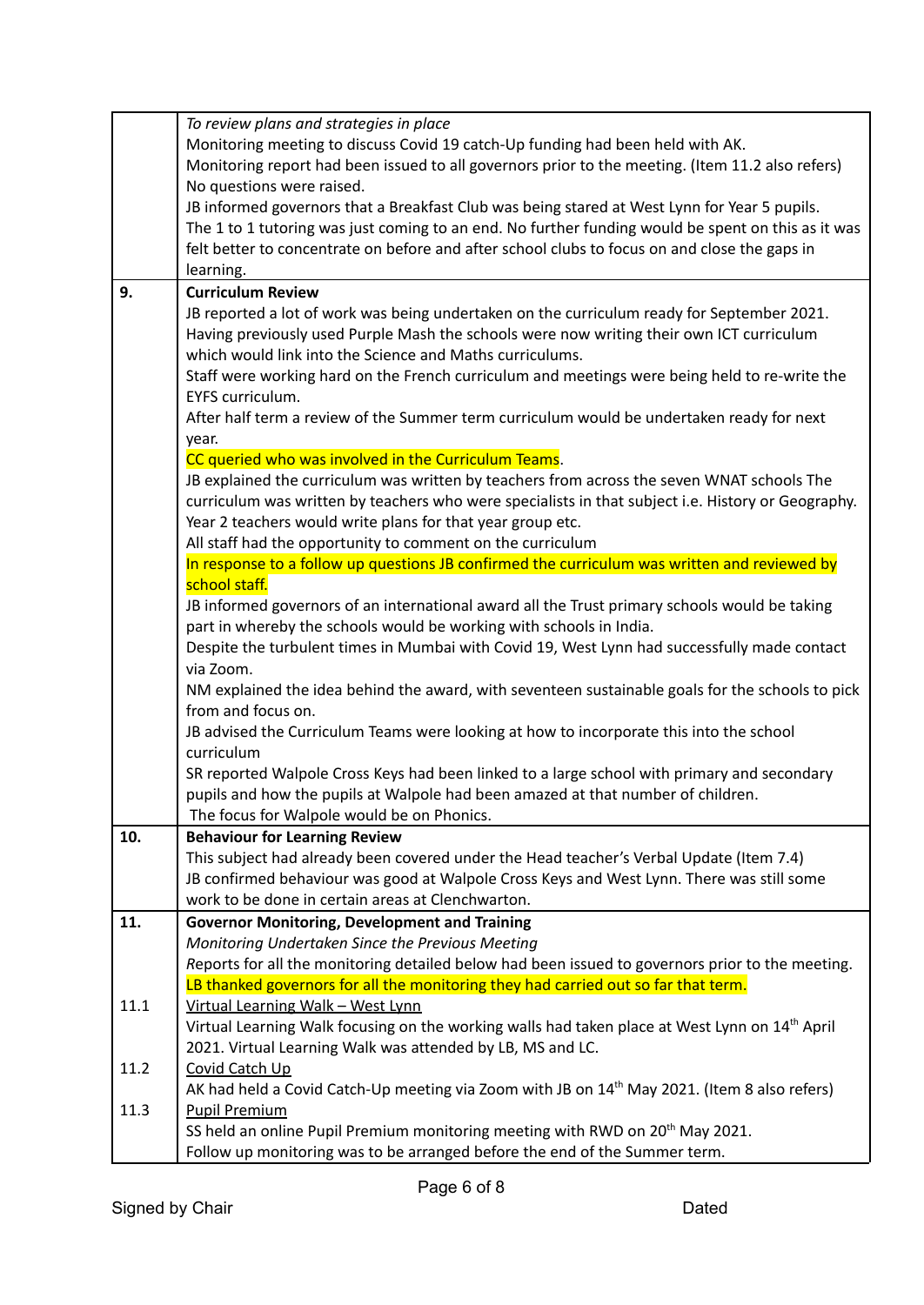|       | ACTION: Follow up Pupil Premium monitoring meeting to be arranged - SS & RWD                                                                       |
|-------|----------------------------------------------------------------------------------------------------------------------------------------------------|
| 11.4  | PE Grant Funding                                                                                                                                   |
|       | SS had also been covered PE Grant funding under her meeting with RWD on 20 <sup>th</sup> May 2021.                                                 |
| 11.5  | <b>Website Compliance Check</b>                                                                                                                    |
|       | RW confirmed he had carried out website compliance checks in February 2021 with a copy of the                                                      |
|       | checklist being sent through to JB and RWR with a query.                                                                                           |
|       | ACTION: February 2021 website compliance checklist to be issued to the Clerk for distribution                                                      |
|       | to all governors - RW/Clerk                                                                                                                        |
| 11.6  | To Agree Monitoring for the Summer Term                                                                                                            |
|       | Monitoring requirements for the Summer term were discussed and the following were agreed:                                                          |
| 11.7  | <b>Book Look at Clenchwarton</b>                                                                                                                   |
|       | Book Look to be held at Clenchwarton on 17 <sup>th</sup> June 2021 from 3.30pm.                                                                    |
|       | ACTION: Book Look to be undertaken at Clenchwarton - LB, JB, LC, MS & CC                                                                           |
| 11.8  | Single Central Record (SCR) Checks                                                                                                                 |
|       | As the checks had not yet been completed for the Summer term RW kindly offered to come into                                                        |
|       | school to do so after half term.                                                                                                                   |
|       | ACTION: SCR checks to be undertaken after half term - RW                                                                                           |
| 11.9  | Safeguarding                                                                                                                                       |
|       | RWD advised the planned safeguarding monitoring meeting with AA was to be re-arranged.                                                             |
|       | ACTION: Termly safeguarding meeting, via Zoom, to be re-arranged - AA & RWD                                                                        |
| 11.10 | Website Compliance Checks - Summer Term                                                                                                            |
|       | New websites for all three schools were due to go live that day. JB requested compliance checks<br>be undertaken after 21 <sup>st</sup> June 2021. |
|       | ACTION: Website compliance checks to be undertaken for all three schools once the new                                                              |
|       | websites had gone live - RW                                                                                                                        |
|       |                                                                                                                                                    |
| 11.11 | <b>Governor Training</b>                                                                                                                           |
|       | The following online training had been completed since the previous meeting:                                                                       |
|       | New Governor Induction - MS                                                                                                                        |
|       | School based governor induction was to be arranged once governors were permitted back into                                                         |
|       | the schools.                                                                                                                                       |
|       | ACTION: LB to contact MS about school based governor induction - LB and MS                                                                         |
|       | Preparing for Ofsted - LC                                                                                                                          |
|       | Safeguarding and Child Protection - SS                                                                                                             |
|       | SEND The Governors Role - RW                                                                                                                       |
| 11.12 | Training in the Summer Term                                                                                                                        |
|       | MA was booked to attend Workload and Wellbeing training on 30 <sup>th</sup> June 2021.                                                             |
|       | LB indicated she might also join this session, if possible.                                                                                        |
|       | RW was booked to attend Understanding Data training on 14 <sup>th</sup> June 2021.                                                                 |
|       | Governors were again encouraged to take a look at all the training available online.                                                               |
|       | ACTION: All governors to consider taking the Bite Size online training session for Safeguarding,                                                   |
|       | available via GovernorHub, and any relevant training for those governors with designated                                                           |
|       | responsibilities - ALL GOVERNORS                                                                                                                   |
| 12.   | <b>Vulnerabilities</b>                                                                                                                             |
| 12.1  | <b>Staffing</b>                                                                                                                                    |
|       | At Walpole Cross Keys A. Calaby would be going on maternity leave. An NQT (Newly Qualified                                                         |
|       | Teacher) had now been appointed as cover.                                                                                                          |
|       | At Clenchwarton R. Ward would be leaving with N. Maddison moving up to the Executive Deputy                                                        |
|       | Head teacher role.                                                                                                                                 |
|       |                                                                                                                                                    |